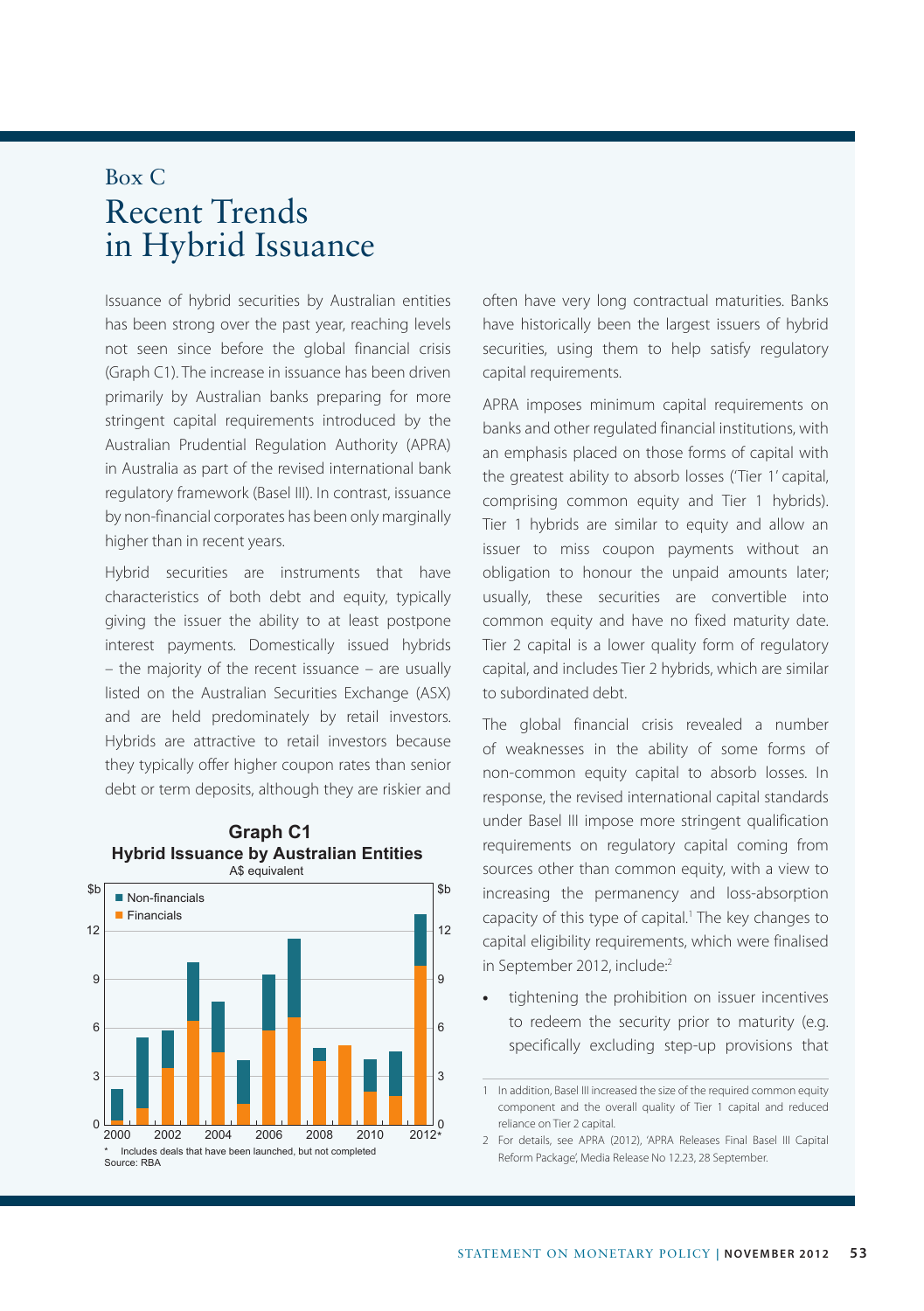require the issuer to increase the coupon rate if the security is not redeemed by a certain date)

- **•** restrictions on the ability of the issuer to call the security in the first five years
- **•** inclusion of a capital trigger forcing the conversion of a Tier 1 hybrid security into common equity if the Common Equity Tier 1 capital ratio of the issuer falls below a specified  $amount<sup>3</sup>$
- **•** the inclusion of a non-viability trigger for both Tier 1 and Tier 2 hybrids allowing APRA to require the security's conversion into common equity or to require its write-off.

Australian banks have re-entered the hybrid market over the past year and a half as APRA has provided more information about what will qualify as capital under Basel III. Since May 2011, when APRA's interim guidance was first announced, gross issuance has amounted to around \$9.4 billion (Table C1). Accounting for the redemption of existing hybrids, the issuing banks have raised \$2.9 billion in net new Tier 1 capital, which is equivalent to 0.3 per cent of their risk-weighted assets. However, not all of this will qualify as Tier 1 capital under the new regulatory regime. In addition to Australian banks' legacy Tier 1 hybrids, capital recognition of those Tier 1 hybrids issued between May 2011 and September 2012 will be gradually phased out starting in 2013 as part of APRA's transitional arrangements.4 Australian banks have also issued over \$4 billion in Tier 2 hybrids this year, largely to satisfy investor demand for higher yielding debt-like securities.

| Date                     | <b>Issuer</b>            | <b>Market</b>   | Issuance amount<br>(A\$ billion) | Issuance spread<br>(bps over BBSW) | <b>Reason for</b><br>issuance as stated <sup>(a)</sup> |
|--------------------------|--------------------------|-----------------|----------------------------------|------------------------------------|--------------------------------------------------------|
| Tier 1 Hybrid Securities |                          |                 |                                  |                                    |                                                        |
| Sep 11                   | $ANZ^{(b)}$              | <b>Domestic</b> | 1.3                              | 310                                | General                                                |
| Feb 12                   | Westpac <sup>(b)</sup>   | <b>Domestic</b> | 1.2                              | 325                                | General                                                |
| Mar 12                   | Macquarie <sup>(b)</sup> | Offshore        | 0.2                              | n/a                                | n/a                                                    |
| Sep 12                   | <b>CBA</b>               | <b>Domestic</b> | 2.0                              | 380                                | Redemption;<br>general                                 |
| Sep 12                   | Bendigo and<br>Adelaide  | <b>Domestic</b> | 0.3                              | 500                                | Redemption;<br>general                                 |
| Tier 2 Hybrid Securities |                          |                 |                                  |                                    |                                                        |
| Feb 12                   | AN <sub>7</sub>          | <b>Domestic</b> | 1.5                              | 275                                | General                                                |
| May 12                   | <b>NAB</b>               | <b>Domestic</b> | 1.2                              | 275                                | General                                                |
| Jul 12                   | Westpac                  | <b>Domestic</b> | 1.7                              | 275                                | General                                                |

## **Table C1: Recent Hybrid Issuance by Australian Banks**

(a) 'General' refers to general corporate purposes; 'redemption' refers to redemption of existing hybrid securities (b)At minimum interim rules

Sources: RBA; company announcements

4 Legacy hybrids, and hybrids issued between December 2010 and March 2012, qualify for 90 per cent recognition in regulatory capital calculations in 2013, with the recognised amount reduced by 10 percentage points in each subsequent year. Hybrids issued after March 2012 that do not meet final capital eligibility requirements are not to be counted as regulatory capital after their first call date.

3 This requirement only applies if the security is classified as a liability under Australian Accounting Standards.